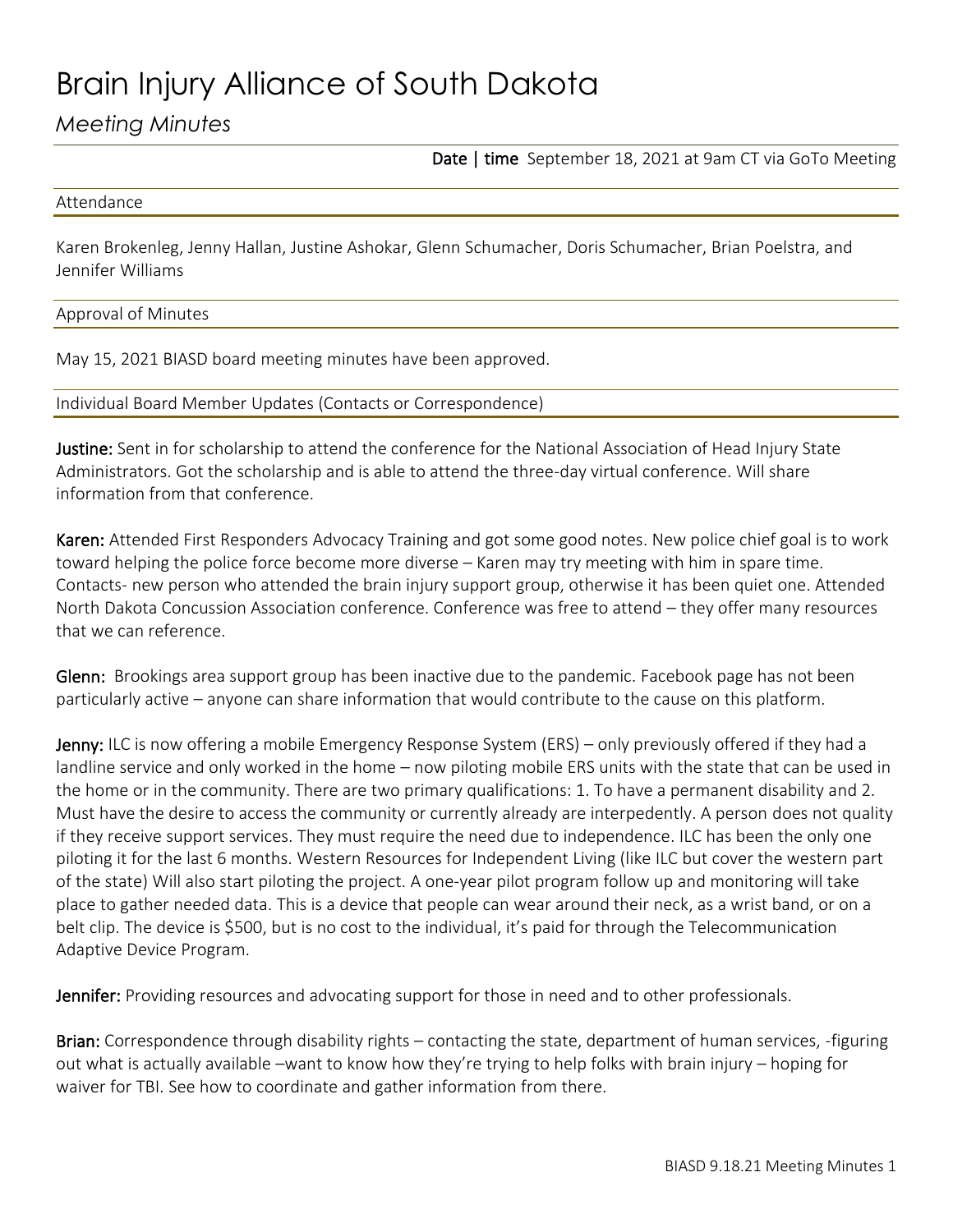Doris: Nick Mutolo, Raegen Linder (support group), Stoke 40 yr. old from Lincoln, NE referred to Kari Severson, Sunrise Villa, Madonna Lincoln, NE social worker -post acute options (from Huron), SF grandfather calling for grandson (Jessa Stebbin-Mom)-sent newsletter, Nancy Harnison, POA at Estelline (referred to Justine). Will send BIASD brochures if requested. Nick P Regar L, interested in support group, had referred him on to Carrie- social worker that called and connected.

## Recent Contacts or Correspondence, Per Organization:

Irene (Doris) – Carrie said that they are currently full on the unit, and still having trouble with job skills for people supported due to COVID

Lifescape (Brenna) - We are looking to find and bring comprehensive conference for clinicians – in person options are limited – but look to bring a course which would be for staff but also open to the public. There are currently five professionals at Lifescape who are in pursuit of Brain Injury Certification

Rehabilitation Center (Justine) - Steadily getting referrals for evaluations - getting referrals from VA and other places. Day program still up and down depending on who is able to come – steady number of people in day program. Support group at TBIRC is still on hold due to pandemic. Going to attend SD Psychological Association Conference, which is geared toward people working in the field.

Aberdeen Support Group (Karen) - Did meet in person for support group. Chose not to have food or beveragessmall group had 10. Try meeting in person again for next meeting.

Center for Disabilities (Jenny) – University of Kansas, it was shared a brain injury survey, group now is looking at whether or not to make changes to be more relevant to South Dakota, and then figuring how to disperse it. Send out to all members attending the group. Nice to hear from the people from University of Kansas about what we have done  $-$  a step in the right direction.

Disability Rights (Brian) - Presented to directors to encourage use of various screenings (Ohio Brain Injury Screening & The Help Screen). There is potential for people to come into shelter with a TBI, and these resources can help with that identification. Sent email to partners in policy making – people with brain injury can apply to a course about building stronger advocates for the community. It is one weekend a month from November to April 30<sup>th</sup>, and all expenses are paid for the individual.

## Committee Updates

Nominating/Membership Committee (Mary T and Karen) – Find a way to build membership for those who want to -weather they donate or not. Do have a list that goes out with the newsletter. Put people who donate on donor account so know to keep contacting them in the future. Have a list that goes out with the newsletter.

Legislative Committee (Justine and Jennifer) – Mike Derby contacted BHW CEO and asked about where we are with brain injury group. Beginning stages of getting needs assessment going.

Newsletter/Advertising (Doris and Mary O): Sent newsletter out. When asking for feedback, send something back regardless of input (looks fine, go ahead, etc.) – will talk about advertising later with Day of Giving coming up.